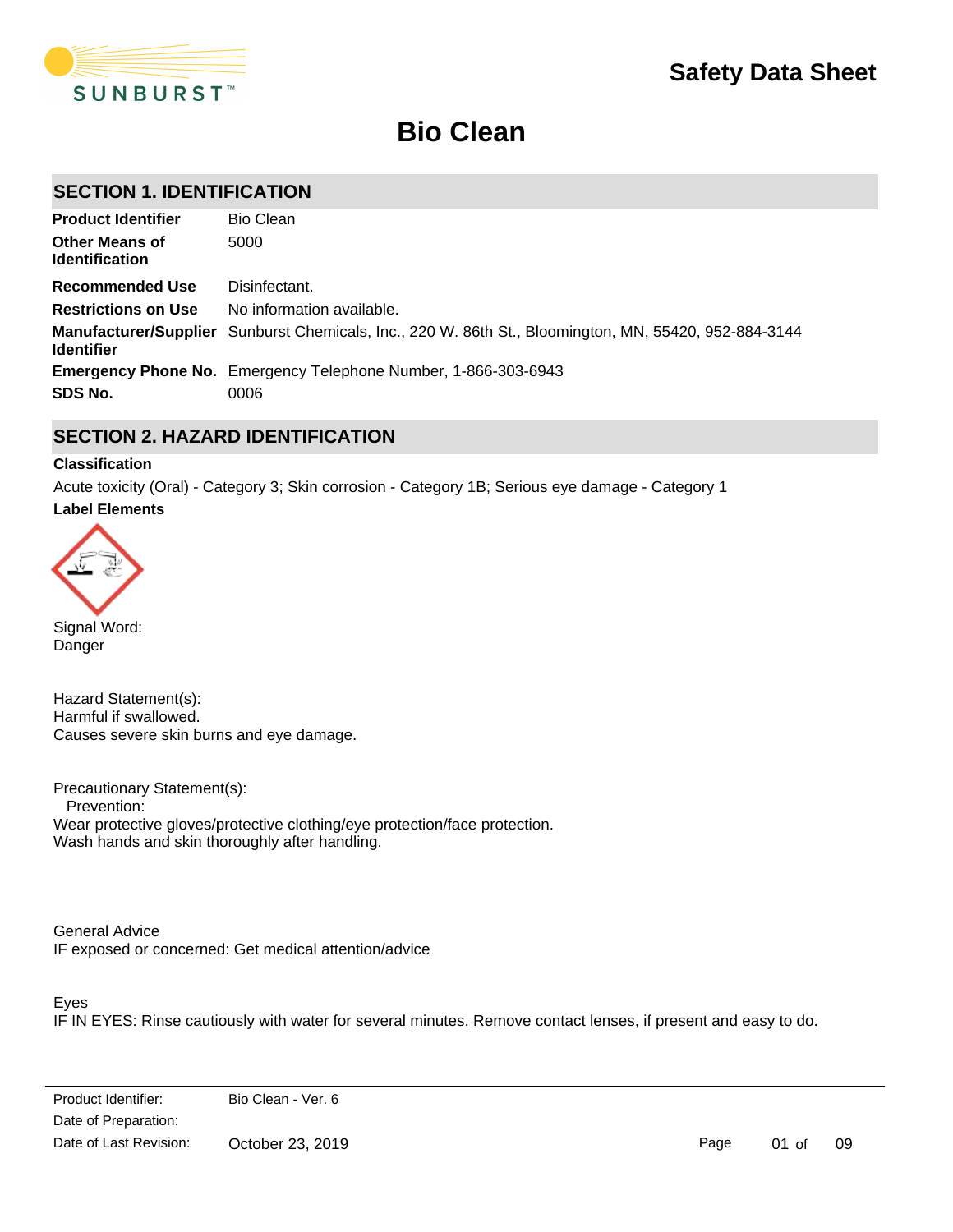Continue rinsing. Immediately call a POISON CENTRE or doctor.

**Skin** 

IF ON SKIN (or hair): Take off immediately all contaminated clothing. Rinse skin with water. Take off contaminated clothing and wash it before reuse. Call a POISON CENTRE or doctor.

Inhalation IF INHALED: Call a POISON CENTRE or doctor if you feel unwell.

Ingestion IF SWALLOWED: Immediately call a POISON CENTRE or doctor. IF SWALLOWED: Rinse mouth. Do NOT induce vomiting.

 Storage: Store locked up.

Disposal:

Dispose of contents and container in accordance with local, regional, national and international regulations. **Other Hazards**

Not applicable.

-----------------------------------------------------------------------------------------------------------

PRODUCT AT USE DILUTION Classification Category of Use Dilution: Acute toxicity (Oral) - Category 4.

Signal Word Warning

Hazard Statements Harmful if swallowed

Precautionary Statement(s): Prevention: Wash hands and skin thoroughly after handling. Wear protective gloves / protective clothing / eye protection / face protection

General Response:

IF IN EYES: Rinse cautiously with water for several minutes. Remove contact lenses, if present and easy to do. Continue rinsing. If eye irritation persists, Get medical advice/attention. IF ON SKIN: Wash with plenty of water. Take off contaminated clothing and wash it before reuse.

Storage: Store in accordance with local regulations.

------------------------------------------------------------------------------------------------------------.

# **SECTION 3. COMPOSITION/INFORMATION ON INGREDIENTS**

| <b>Chemical Name</b> | <b>CAS No.</b> | %         | <b>Other Identifiers Other Names</b> |  |
|----------------------|----------------|-----------|--------------------------------------|--|
| Sodium sulfate       | 7757-82-6      | $30 - 50$ |                                      |  |
| <b>Urea</b>          | $ 57-13-6 $    | $10 - 30$ |                                      |  |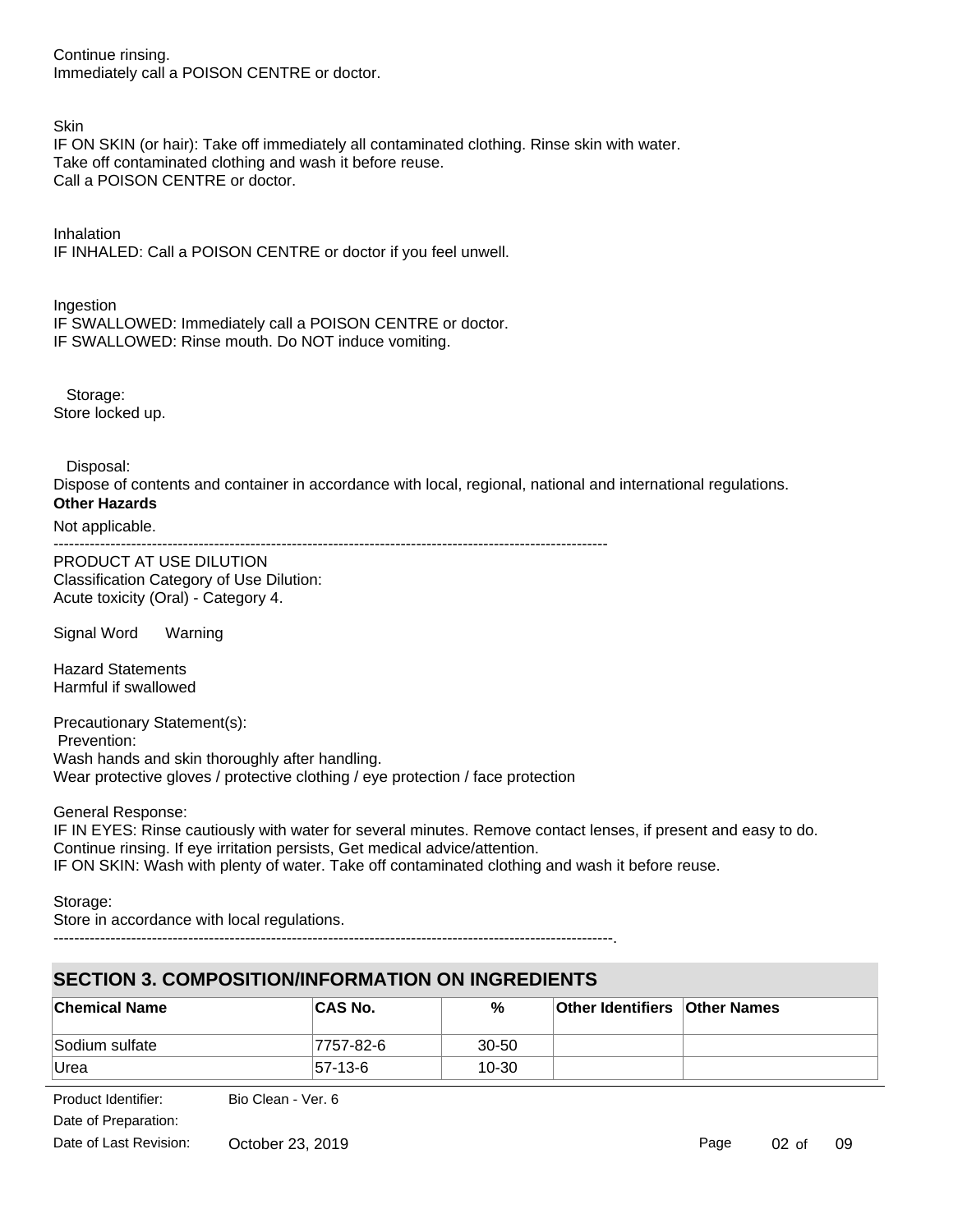| Alcohols,c12-15, ethoxylated                                                               | 68131-39-5 | $5 - 10$    |  |
|--------------------------------------------------------------------------------------------|------------|-------------|--|
| Alkylbenzyldimethylammonium<br><b>chloride</b>                                             | 68391-01-5 | $5 - 10$    |  |
| Quaternary ammonium compounds,<br>C12-14-alkyl[(ethylphenyl)methyl]<br>dimethyl, chlorides | 85409-23-0 | $5 - 10$    |  |
| Yellow 10                                                                                  | 8004-92-0  | $0 - 0.001$ |  |

#### **Notes**

### PRODUCT AT USE DILUTION

Contains ingredients listed above at weight % less than 0.4%

# **SECTION 4. FIRST-AID MEASURES**

### **First-aid Measures**

#### **Inhalation**

Move to fresh air. If breathing is difficult, trained personnel should administer emergency oxygen if advised to do so by Poison Centre or doctor.

#### **Skin Contact**

Wash gently and thoroughly with lukewarm, gently flowing water and mild soap for 5 minutes.

### **Eye Contact**

Immediately rinse the contaminated eye(s) with lukewarm, gently flowing water for 15-20 minutes, while holding the eyelid(s) open. Seek immediate medical attention/advice.

#### **Ingestion**

Drink plenty of water. Never give anything by mouth to an unconscious person. Immediately call a Poison Centre or Physician. Do not induce vomiting.

### **First-aid Comments**

Get medical advice or attention if you feel unwell or are concerned.

#### ---------------------------------------------------------------------------------------------------------- PRODUCT AT USE DILUTION

# EYE CONTACT:

IF IN EYES: Rinse cautiously with water for several minutes. Remove contact lenses, if present and easy to do. Continue rinsing. If eye irritation persists, Get medical advice/attention.

#### SKIN CONTACT:

Wash off immediately with plenty of water for at least 15 minutes. Use mild soap if available. Get medical attention if irritation develops and persists.

### INHALATION:

Get medical attention if symptoms occur.

### INGESTION:

Rinse mouth. Get medical attention if symptoms occur.

#### ----------------------------------------------------------------------------------------------------------.

#### **Most Important Symptoms and Effects, Acute and Delayed**

None known.

### **Immediate Medical Attention and Special Treatment**

### **Special Instructions**

Treat symptomatically.

### **SECTION 5. FIRE-FIGHTING MEASURES**

### **Extinguishing Media**

Date of Preparation: Product Identifier: Bio Clean - Ver. 6 Date of Last Revision: October 23, 2019

**Suitable Extinguishing Media**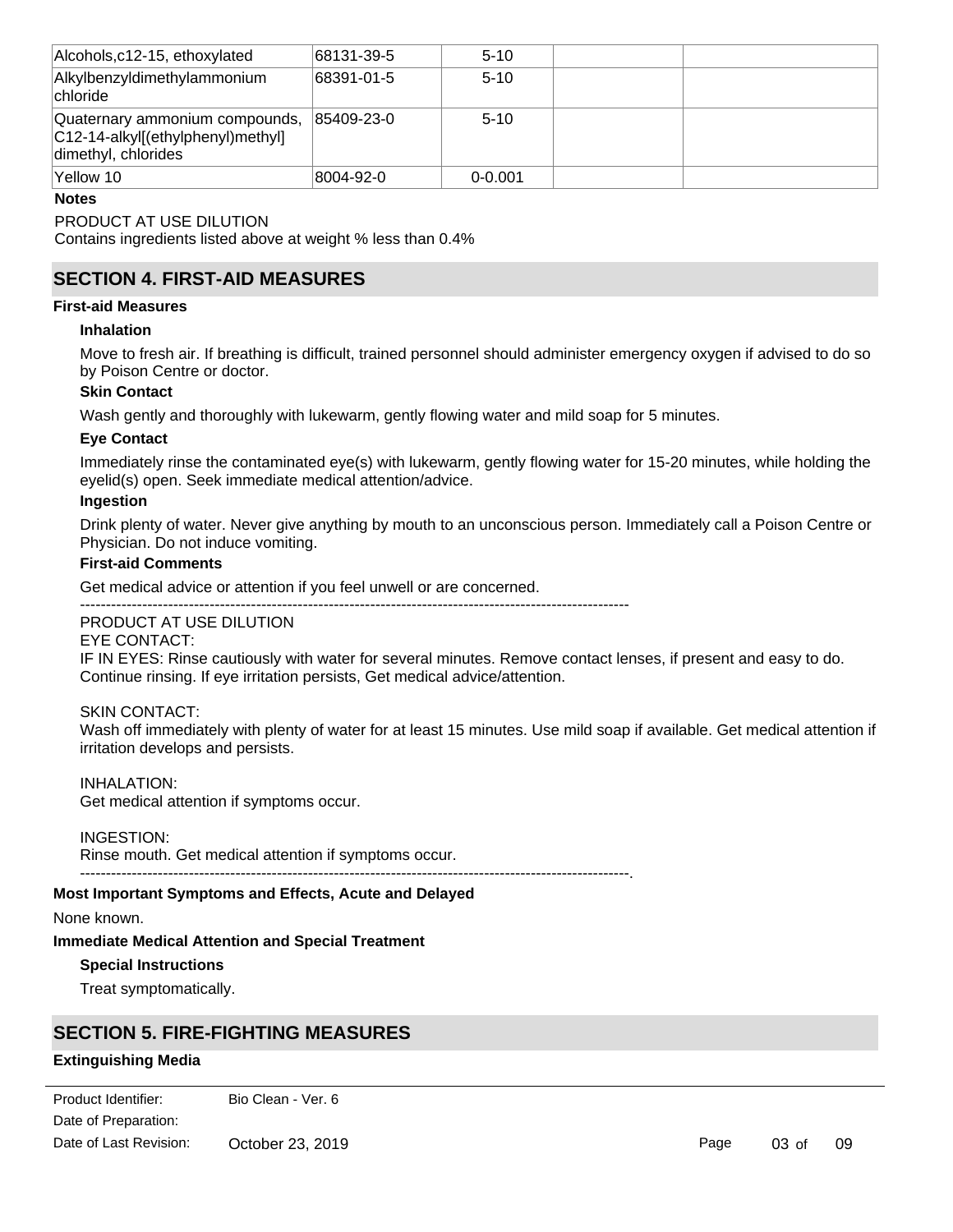### **Suitable Extinguishing Media**

Water. Carbon dioxide (CO 2 ). Dry chemical.

**Unsuitable Extinguishing Media**

None known.

### **Specific Hazards Arising from the Product**

Not sensitive to static discharge. Not sensitive to mechanical Impact.

### **Special Protective Equipment and Precautions for Fire-fighters**

As in any fire, wear self-contained breathing apparatus pressure-demand, MSHA/NIOSH (approved or equivalent) and full protective gear.

# **SECTION 6. ACCIDENTAL RELEASE MEASURES**

### **Personal Precautions, Protective Equipment, and Emergency Procedures**

Avoid contact with skin, eyes and clothing. Do not breathe spray mist. Ensure adequate ventilation. Use personal protective equipment. If spilled, take caution, as material can cause surfaces to become slippery.

### **Environmental Precautions**

Avoid release to the environment. Collect spillage. See Section 12 for additional Ecological Information. Dispose of contents/container to an approved waste disposal plant.

### **Methods and Materials for Containment and Cleaning Up**

Contain and soak up spill with absorbent that does not react with spilled product. Collect and reuse if possible. Following product recovery, flush area with water.

### **Other Information**

----------------------------------------------------------------------------------------------------------

### PRODUCT AT USE DILUTION

Personal precautions, protective equipment and emergency procedures:

Avoid contact with skin, eyes and clothing. Do not breathe spray mist. Ensure adequate ventilation. Use personal protective equipment. Solution can cause surfaces to become slippery

Environmental precautions:

Avoid release to the environment. Rinse or mop up use solutions. Solutions may be flushed down sanitary sewer drains.

Methods and materials for containment and cleaning up:

Stop leak if safe to do so. Contain spillage, and then collect with noncombustible absorbent material, (e.g. sand, earth, diatomaceous earth, vermiculite) and place in container for disposal according to local / national regulations (see section 13). For large spills, dike spilled material or otherwise contain material to ensure runoff does not reach a waterway.

----------------------------------------------------------------------------------------------------------.

# **SECTION 7. HANDLING AND STORAGE**

### **Precautions for Safe Handling**

Handle in accordance with good industrial hygiene and safety practice. Ensure adequate ventilation. Avoid contact with skin, eyes and clothing. Do not breathe vapours or spray mist. Do not eat, drink or smoke when using this product, or its use solutions.

### **Conditions for Safe Storage**

Keep container tightly closed. Keep container closed when not in use. Keep out of the reach of children.

----------------------------------------------------------------------------------------------------------

### PRODUCT AT USE DILUTION

Precautions for Safe Handling:

Avoid contact with skin and eyes. Wash hands thoroughly after handling.

Page 04 of 09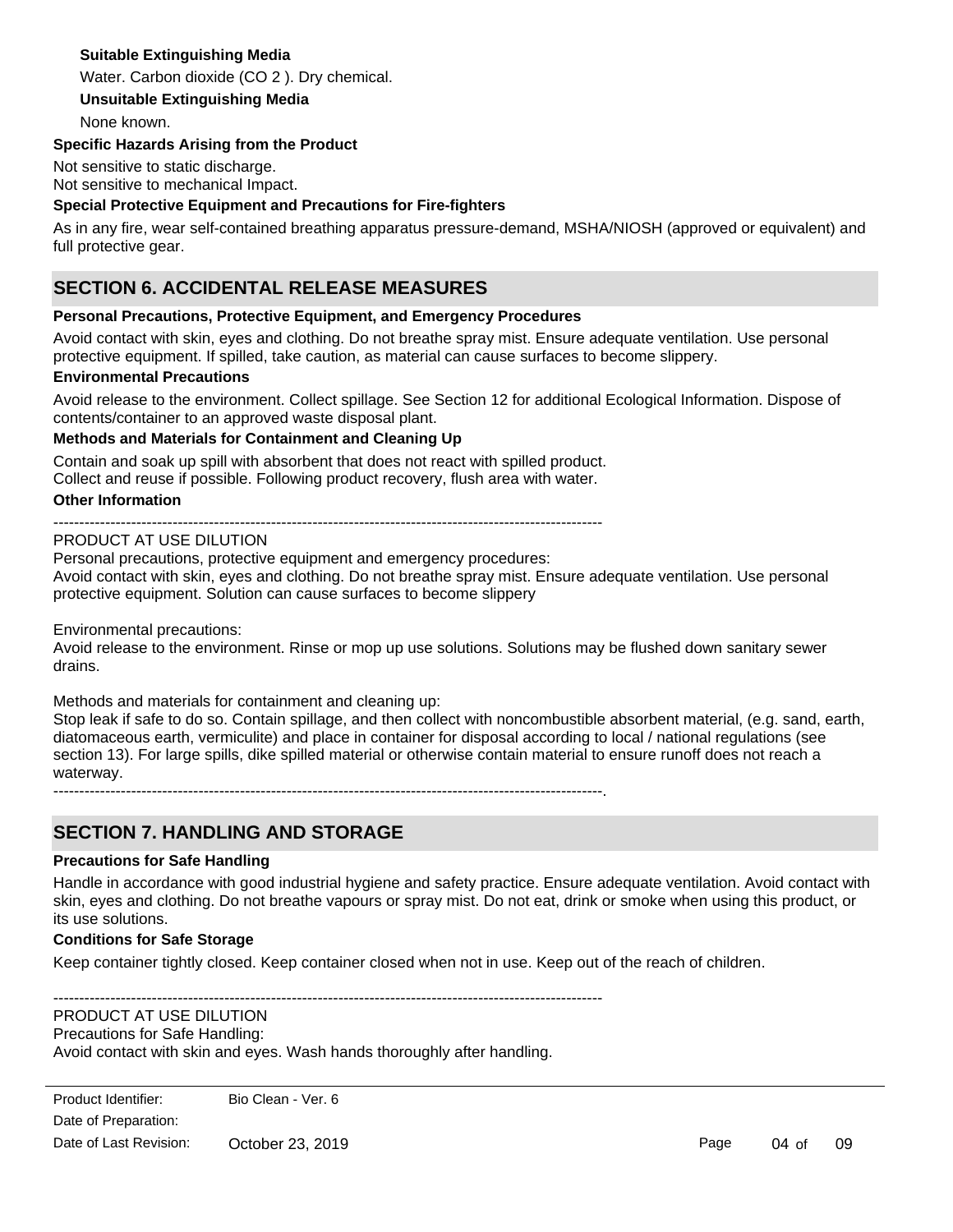# **SECTION 8. EXPOSURE CONTROLS/PERSONAL PROTECTION**

### Control parameters

Exposure Guidelines This product does not contain any hazardous materials with occupational exposure limits established by the region specific regulatory bodies.

A5 = Not suspected as a human carcinogen.

### **Appropriate Engineering Controls**

Provide eyewash in work area, if contact or splash hazard exists.

### **Individual Protection Measures**

### **Eye/Face Protection**

Wear chemical safety goggles and face shield when contact is possible.

### **Skin Protection**

Rubber or vinyl gloves recommended when handling solid chemicals or their use solutions.

### **Respiratory Protection**

If exposure limits are exceeded or irritation is experienced, NIOSH/MSHA approved respiratory protection should be worn.

# **SECTION 9. PHYSICAL AND CHEMICAL PROPERTIES**

### **Basic Physical and Chemical Properties**

| Appearance                                                   | Yellow.                                              |
|--------------------------------------------------------------|------------------------------------------------------|
| Odour                                                        | Ammonia-like                                         |
| <b>Odour Threshold</b>                                       | Not available                                        |
| рH                                                           | Not applicable                                       |
| <b>Melting Point/Freezing Point</b>                          | 116 °C (240 °F) (melting); Not applicable (freezing) |
| <b>Initial Boiling Point/Range</b>                           | Not available                                        |
| <b>Flash Point</b>                                           | Not available                                        |
| <b>Evaporation Rate</b>                                      | Not applicable                                       |
| <b>Flammability (solid, gas)</b>                             | Not applicable                                       |
| <b>Upper/Lower Flammability or</b><br><b>Explosive Limit</b> | Not applicable (upper); Not applicable (lower)       |
| <b>Vapour Pressure</b>                                       | Not applicable                                       |
| Vapour Density (air = 1)                                     | Not applicable                                       |
| <b>Relative Density (water = 1)</b>                          | Not available                                        |
| <b>Solubility</b>                                            | Soluble in water; Not available (in other liquids)   |
| <b>Partition Coefficient,</b><br>n-Octanol/Water (Log Kow)   | Not applicable                                       |
| <b>Auto-ignition Temperature</b>                             | Not applicable                                       |
| <b>Decomposition Temperature</b>                             | Not available                                        |
| <b>Viscosity</b>                                             | Not applicable (kinematic); Not applicable (dynamic) |
| <b>Other Information</b>                                     |                                                      |
| <b>Physical State</b>                                        | Solid                                                |
| <b>Use Dilution</b>                                          | Use dilution pH is 7.5 - 8.5 pH                      |
| <b>VOC Content</b>                                           | VOC Content $(\%) =$<br>0%                           |
|                                                              |                                                      |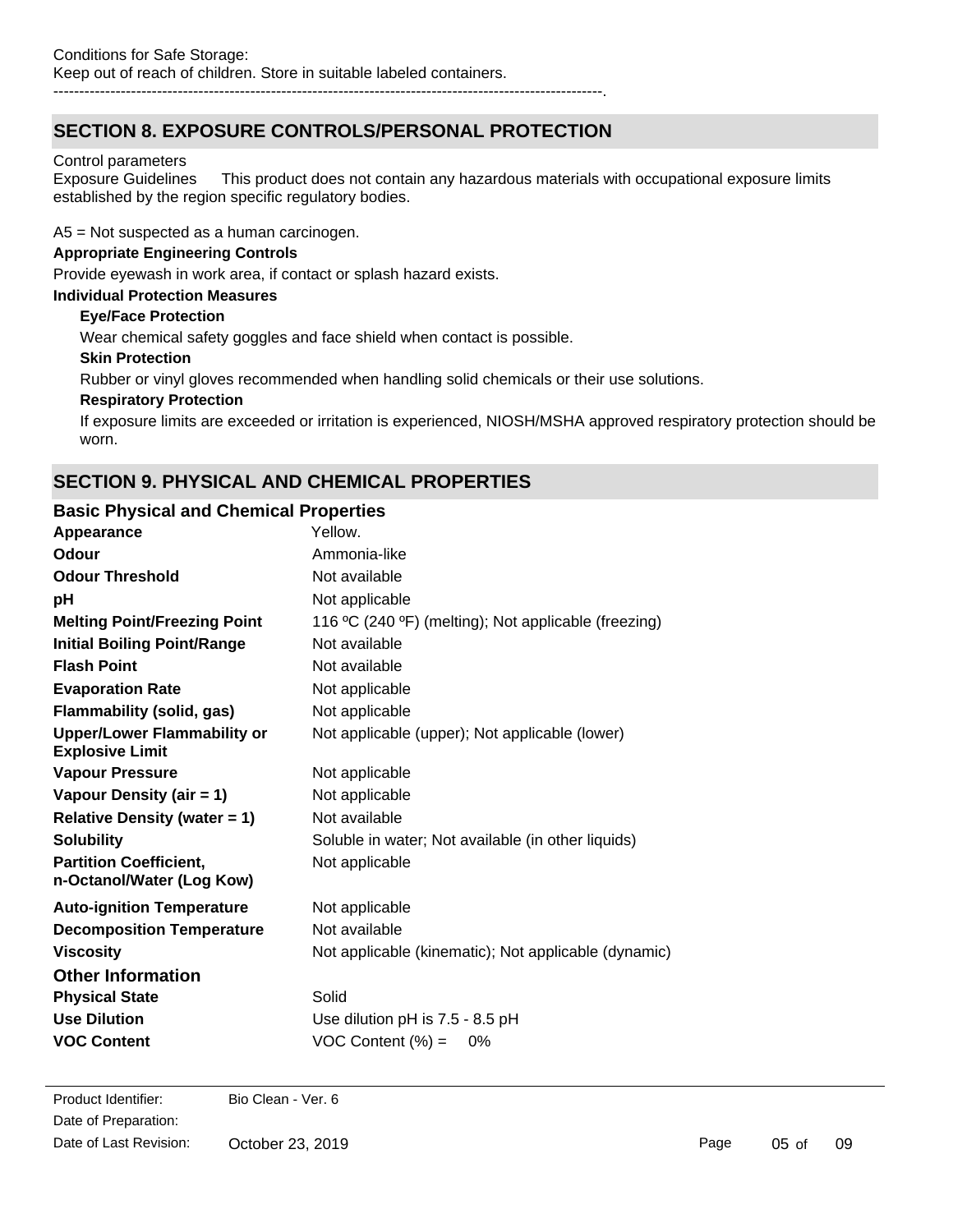# **SECTION 10. STABILITY AND REACTIVITY**

**Chemical Stability** Normally stable. **Conditions to Avoid** None known. **Incompatible Materials** None known. **Hazardous Decomposition Products** None known. **Possibility of Hazardous Reactions** None expected under normal conditions of storage and use. **Reactivity** None known.

# **SECTION 11. TOXICOLOGICAL INFORMATION**

### **Likely Routes of Exposure**

Eye contact; skin contact.

### **Acute Toxicity**

| <b>Chemical Name</b>                                                                                  | <b>LC50</b>                          | LD50 (oral)      | LD50 (dermal)       |  |  |
|-------------------------------------------------------------------------------------------------------|--------------------------------------|------------------|---------------------|--|--|
| Alcohols, c12-15, ethoxylated                                                                         | Not available                        | 1830 mg/kg (rat) | 2480 mg/kg (rabbit) |  |  |
| Quaternary ammonium<br>compounds,<br>C12-14-alkyl[(ethylphenyl)<br>methyl]dimethyl, chlorides         | Not available                        | 344 mg/kg (rat)  | 3340 mg/kg (rabbit) |  |  |
| LC50: No information was located.                                                                     |                                      |                  |                     |  |  |
| LD50 (oral): No information was located.                                                              |                                      |                  |                     |  |  |
| LD50 (dermal): No information was located.                                                            |                                      |                  |                     |  |  |
| <b>Skin Corrosion/Irritation</b>                                                                      |                                      |                  |                     |  |  |
| Causes severe skin burns.                                                                             |                                      |                  |                     |  |  |
|                                                                                                       | <b>Serious Eye Damage/Irritation</b> |                  |                     |  |  |
| Causes serious eye damage.                                                                            |                                      |                  |                     |  |  |
| STOT (Specific Target Organ Toxicity) - Single Exposure                                               |                                      |                  |                     |  |  |
| <b>Inhalation</b>                                                                                     |                                      |                  |                     |  |  |
| May cause irritation of respiratory tract.                                                            |                                      |                  |                     |  |  |
| Ingestion                                                                                             |                                      |                  |                     |  |  |
| Harmful if swallowed. Ingestion may cause gastrointestinal irritation, nausea, vomiting and diarrhea. |                                      |                  |                     |  |  |
| <b>Aspiration Hazard</b>                                                                              |                                      |                  |                     |  |  |
| No information was located.                                                                           |                                      |                  |                     |  |  |
| STOT (Specific Target Organ Toxicity) - Repeated Exposure                                             |                                      |                  |                     |  |  |
| No information available.                                                                             |                                      |                  |                     |  |  |
| <b>Respiratory and/or Skin Sensitization</b>                                                          |                                      |                  |                     |  |  |
| No information available.                                                                             |                                      |                  |                     |  |  |
| Carcinogenicity                                                                                       |                                      |                  |                     |  |  |
| Not a carcinogen.                                                                                     |                                      |                  |                     |  |  |
| <b>Reproductive Toxicity</b>                                                                          |                                      |                  |                     |  |  |
| Product Identifier:                                                                                   | Bio Clean - Ver. 6                   |                  |                     |  |  |
| Date of Preparation:                                                                                  |                                      |                  |                     |  |  |

Date of Last Revision: October 23, 2019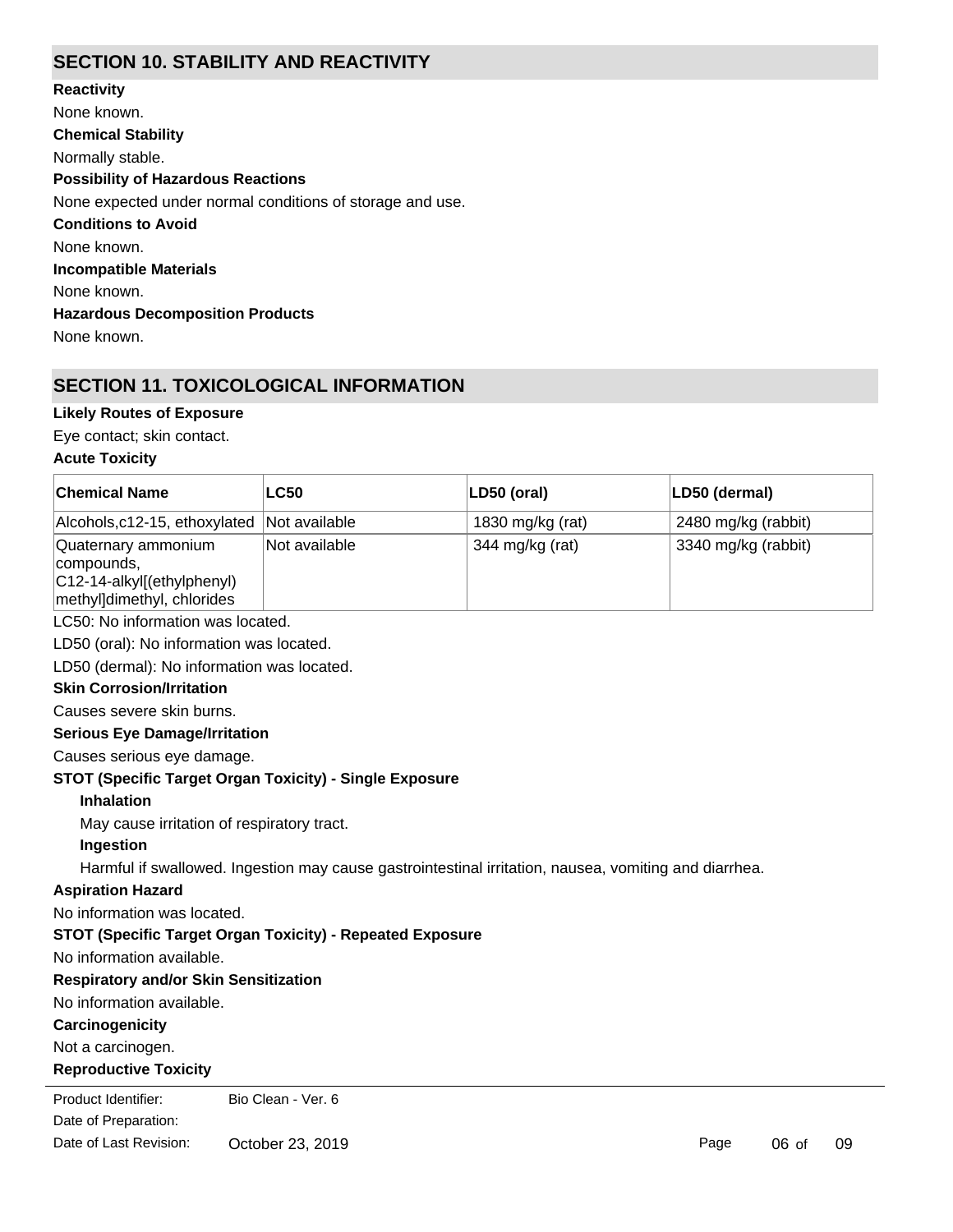#### **Development of Offspring**

No information was located.

**Sexual Function and Fertility**

No information was located.

**Effects on or via Lactation**

No information was located.

### **Germ Cell Mutagenicity**

No information was located.

### **Interactive Effects**

No information was located. **Other Information**

---------------------------------------------------------------------------------------

### PRODUCT AT USE DILUTION

Inhalation: May cause irritation of respiratory tract. Eye Contact: Causes eye irritation. Skin Contact: May cause skin irritation. Ingestion: Harmful if swallowed. Ingestion may cause gastrointestinal irritation, nausea, vomiting, and diarrhea.  $-$ 

# **SECTION 12. ECOLOGICAL INFORMATION**

# Harmful to aquatic life. No information available. No information was located. There is no information available. No information available. **Ecotoxicity Persistence and Degradability Mobility in Soil Other Adverse Effects Bioaccumulative Potential**

# **SECTION 13. DISPOSAL CONSIDERATIONS**

### **Disposal Methods**

Dispose of contents and container in accordance with local, regional, national and international regulations.

### **SECTION 14. TRANSPORT INFORMATION**

Not regulated under Canadian TDG regulations. Not regulated under US DOT Regulations. **Special Precautions** Not applicable **Environmental Hazards** Not applicable **Transport in Bulk According to Annex II of MARPOL 73/78 and the IBC Code** Not applicable

# **SECTION 15. REGULATORY INFORMATION**

### **Canada Safety, Health and Environmental Regulations**

**Domestic Substances List (DSL) / Non-Domestic Substances List (NDSL)** Date of Preparation: Product Identifier: Bio Clean - Ver. 6 Date of Last Revision: October 23, 2019

Page 07 of 09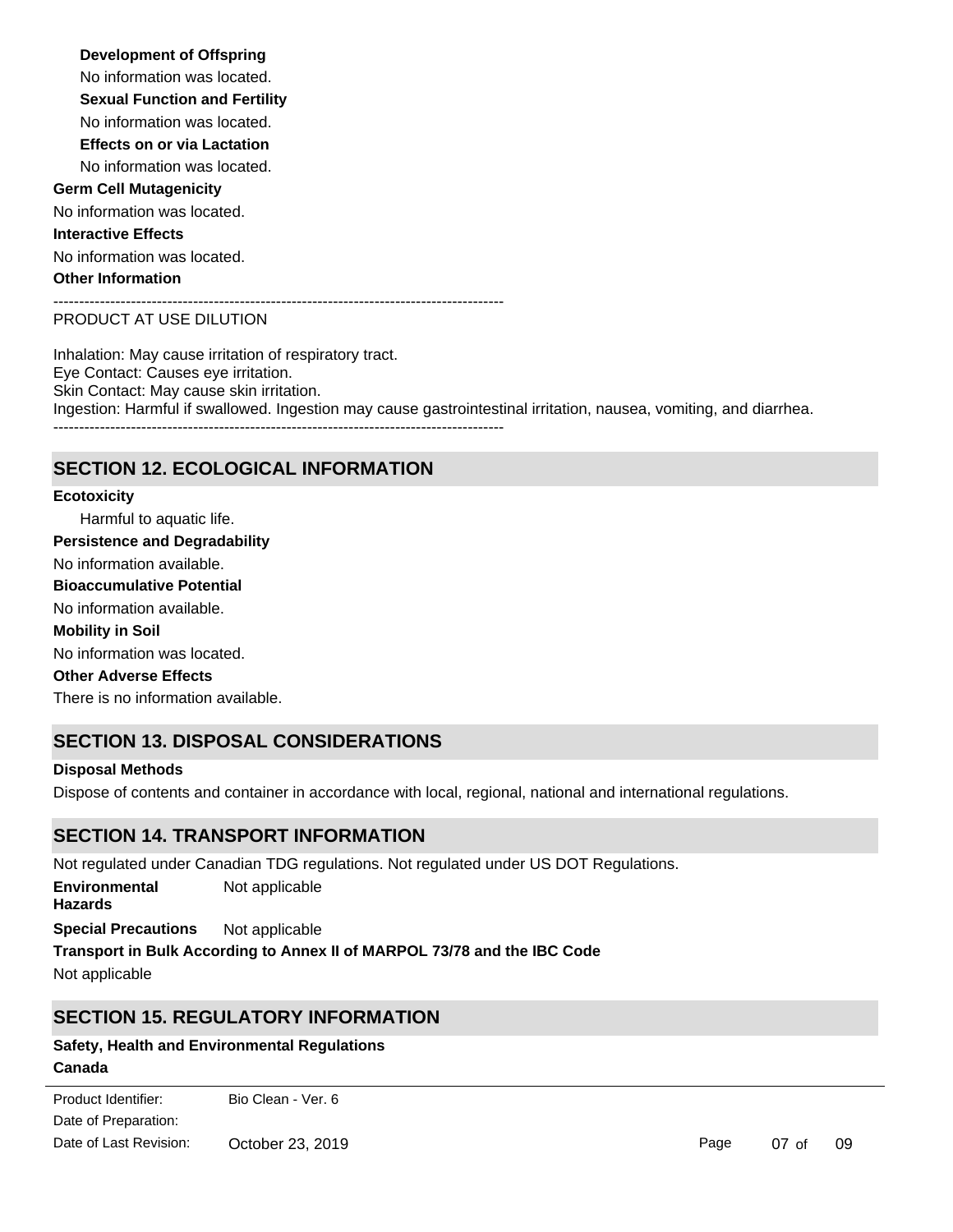### **Domestic Substances List (DSL) / Non-Domestic Substances List (NDSL)**

All ingredients are listed on the DSL/NDSL.

### **USA**

### **Toxic Substances Control Act (TSCA) Section 8(b)**

All ingredients are listed on the TSCA Inventory.

### **Additional USA Regulatory Lists**

### SARA Title III - Section 313:

Section 313 of Title III of the Superfund Amendments and Reauthorization Act of 1986 (SARA). This product does not contain any chemicals which are subject to the reporting requirements of the Act and Title 40 of the Code of Federal Regulations, Part 372.

This chemical is a pesticide product registered by the Environmental Protection Agency and is subject to certain labeling requirements under federal pesticide law. These requirements differ from the classification criteria and hazard information required for safety data sheets, and for workplace labels of non-pesticide chemicals. The hazard information as required on the pesticide label is reproduced in Section 2, Hazard Identification, of this safety data sheet.

SARA Title III - Section 311/312:

| Acute Health Hazard               | Yes |    |
|-----------------------------------|-----|----|
| Chronic Health Hazard             | N٥  |    |
| Fire Hazard                       | No  |    |
| Sudden Release of Pressure Hazard |     | N٥ |
| Reactive Hazard                   |     | N٥ |

California Proposition 65 This product contains no Proposition 65 chemicals.

### U.S. EPA Label Information

EPA Registration Number 670 - 2.

### **Clean Water Act**

This product does not contain any substances regulated as pollutants pursuant to the Clean Water Act (40 CFR 122.21 and 40 CFR 122.42).

### **CERCLA**

This material, as supplied, does not contain any substances regulated as hazardous substances under the Comprehensive Environmental Response Compensation and Liability Act (CERCLA) (40 CFR 302) or the Superfund Amendments and Reauthorization Act (SARA) (40 CFR 355). There may be specific reporting requirements at the local, regional, or state level pertaining to releases of this material. ).

### **SECTION 16. OTHER INFORMATION**

| <b>NFPA Rating</b>                     | Health - 3 Flammability - 0 |  | Instability - 0                          |                  |
|----------------------------------------|-----------------------------|--|------------------------------------------|------------------|
| <b>SDS Prepared By</b>                 | Sunburst Chemicals.         |  |                                          |                  |
| Phone No.                              | 952-884-3144                |  |                                          |                  |
| Date of Last Revision October 23, 2019 |                             |  |                                          |                  |
|                                        |                             |  |                                          |                  |
|                                        | PRODUCT AT USE DILUTION     |  |                                          |                  |
|                                        |                             |  | NFPA Rating Health $-1$ Flammability - 0 | Instability $-0$ |
|                                        |                             |  |                                          |                  |
| Product Identifier:                    | Bio Clean - Ver. 6          |  |                                          |                  |